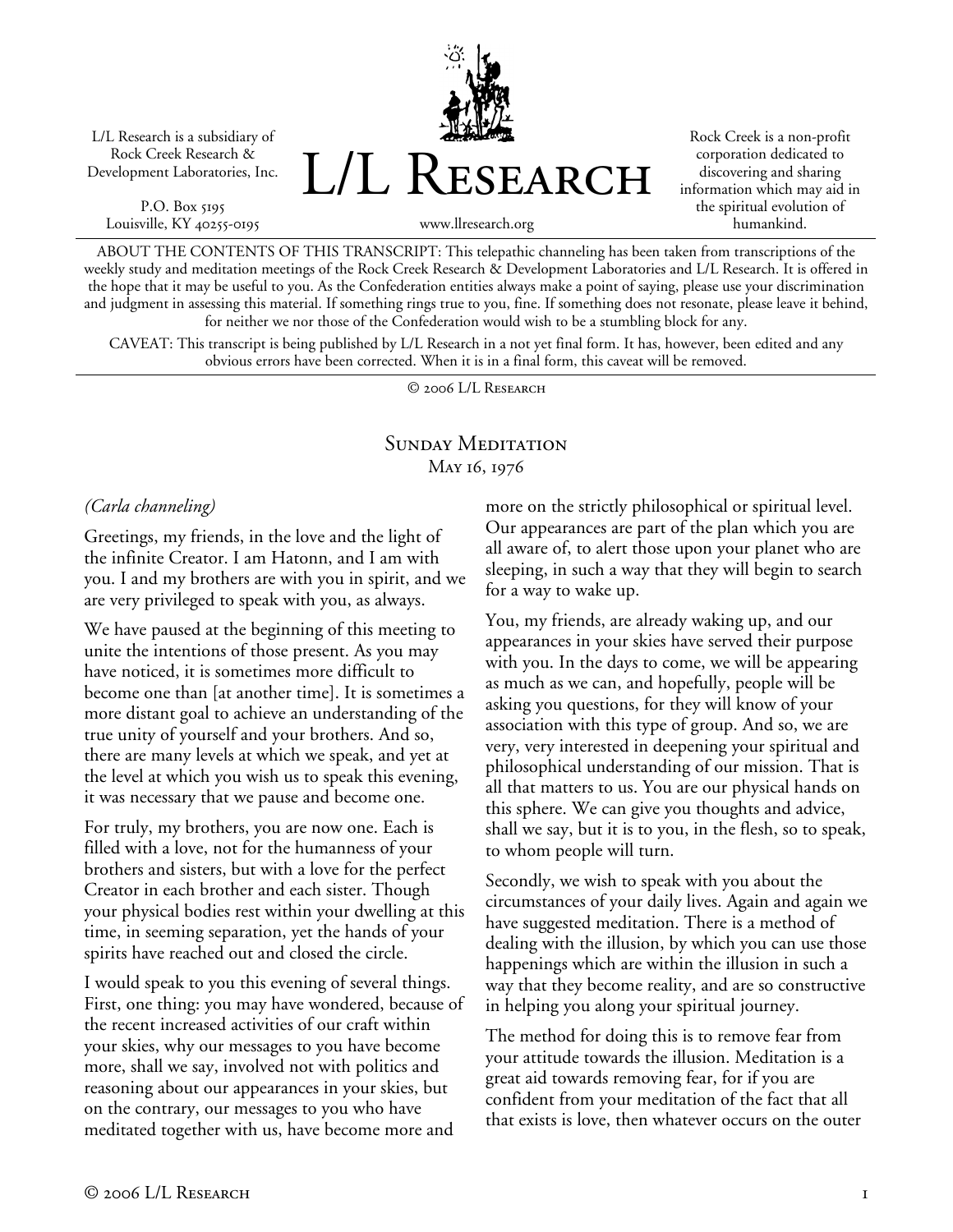planes, no matter whether it is pain, or death, or birth, or pleasure, you will be able to see it for what it is—that is, love—and accept pain and death, as well as pleasure and birth, so that the circumstance which is real upon the outer plane is absorbed into your being as it is, that is, as reality, and not as the illusion which your premature reactions will cause it to become.

Love casts out fear. This has been written in your holy works, and it is indeed true. If you fear any set of circumstances that may occur, you will not be able to see the reality of the love within these circumstances. It takes a good deal of resolute practice to refrain, finally, from fear of pain. But, my friends, on the outer planes, this *is* what is. Pain and pleasure. Accept both within that stillness of being which is an awareness of love.

I wish to pause again. I am Hatonn. I will leave this channel.

## *(Pause)*

## *(H channeling)*

I am Hatonn. I am now with this instrument. My friends, there is within your capabilities, within you, each and every, shall we say, understanding. Every individual, every being within this existence, within this creation, is, shall we say, a storehouse of infinite knowledge. For from the Father you have come, and with you, you have brought, shall we say, the files, the files of wisdom and knowledge. It is your, shall we say, privilege to go within yourself and draw out that knowledge which you seek, and examine it.

If there is an answer which you are needing, if there is a situation upon which you seek guidance, if there is a desire of love that you wish to attain, if there is an ability which you wish to manifest, then of the utmost importance to you personally is to go into this knowledge that has been given to you, and which you have brought along with you upon your path. There is within you the seed of life. There is within you the babe of creation. There is within you the Christ of consciousness. There is within you the love and the light of the Creator.

And to hold this within you, and to fail to utilize it, is to remain, shall we say, static upon your processes of growth. It is your choice, and it can be made by no other than yourself. Those within this room seek that storehouse of wisdom, for varied purposes and desires. Yet for each one, the desire which is most

prevalent is to know and experience love. For within the category of love falls all things. We have said to you many times that the actual act of creation was one of pure love. From this love, you draw your energies, your life-giving forces, and your experiences. From this love, you are given all of which you are in need. From this love, you are given unto one another, and from this love, you have traveled into your present experience. And from this love, you shall attain what you seek.

In order that you may be of service to your fellow man in the days to come, it is only necessary that you see, that you see clearly, the function, the presence, the vibration of that love within your fellow man. See nothing but that love. No matter what may surround it, no matter what the person may do to you, you must recognize the love within that individual. You may choose not to be within that individual's presence, and this is your choice. But do so with the recognition of love. Pass not judgment upon your fellow man, for my friends, that which you sow, so shall ye reap. And to pass judgment is to receive it, as also to love is to receive love.

Be aware of one another. Be cautious upon your journey, yet be not withholding of the love within you. Share it freely. Project it in all directions, and once again it shall flow unto you from all directions. There was a master, whom you know as Jesus, and he gave unto you the secret of life: "Love one another as you would love yourself." This is a summation of the commandments of ten that was handed down unto your ancestors. Love one another. Be one. Come together as one, and recognize the divinity and the truth of the concept of love, and the divinity and the truth of your fellow man. It is within your capability to bring about the state of consciousness through which you can perceive the love of which we speak. Yet the tool, as you are well aware, for attaining that state, is meditation.

My friends, to meditate is to love. To meditate is to be one with the Creator and your fellow man. To meditate is your purpose. It may manifest in many physical areas, but in essence, your purpose is to be one with each other. And in order to manifest the knowledge and the truth and existence of that oneness, you must meditate.